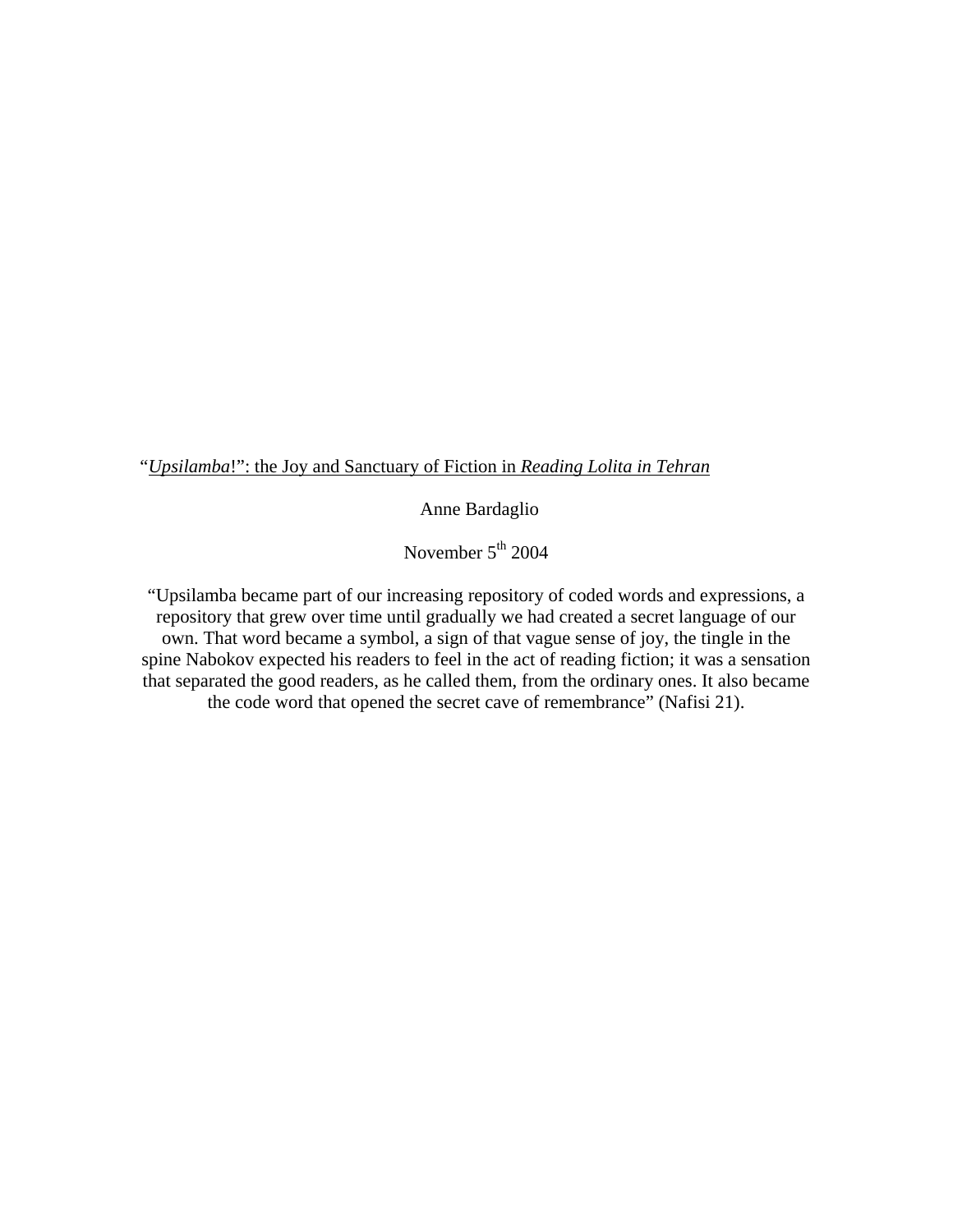I remember one particularly languid, humid August afternoon that forces itself to the forefront of my memory out of the haze of my early childhood. I was perhaps seven at the time, and I had set aside one precious, empty summer day, relinquishing an energetic tromp in the polluted, mossy stream behind my home to count every single book I owned. I was determined to make a tally of them, memorize the number so I could recall in my later years, with pride—or so I thought at the time—that as a young child I owned  $X$ amount of books. I don't recall the exact number now, but it was well into the two hundreds. It's an irrelevant figure to me, and has long since faded from my cache of memories. Yet what has stayed with me is the passion for these bound and battered objects, my unhesitating certainty that they are, by far, the most precious things I own.

 My mother, who owned an independent bookstore throughout the formative years of my childhood, would always caution me not to break the spine of any book. Books were sacred to her, and this act represented an inexcusable disregard for the lifespan of the book in question. I always differed with her in this respect, carrying my books with me everywhere I went, recklessly adoring them, writing in them, drawing in the margins, smearing and staining their pages as I greedily consumed both words and food. I would take absurdly long baths accompanied by piles of books, maneuvering the taps with dirty toes and soaking stories into my skin like the steam that would fill the small bathroom. I vividly recall dreaming of plots I had read about, and upon waking I would be utterly incapable of distinguishing these dreams and plots from my conscious reality.

In The Unbearable Lightness of Being, Kundera refers to voracious readers as members of a "secret brotherhood" (45). Tereza, the main character in the novel, elaborates on this feeling of solidarity: In Tereza's eyes, books were emblems of a secret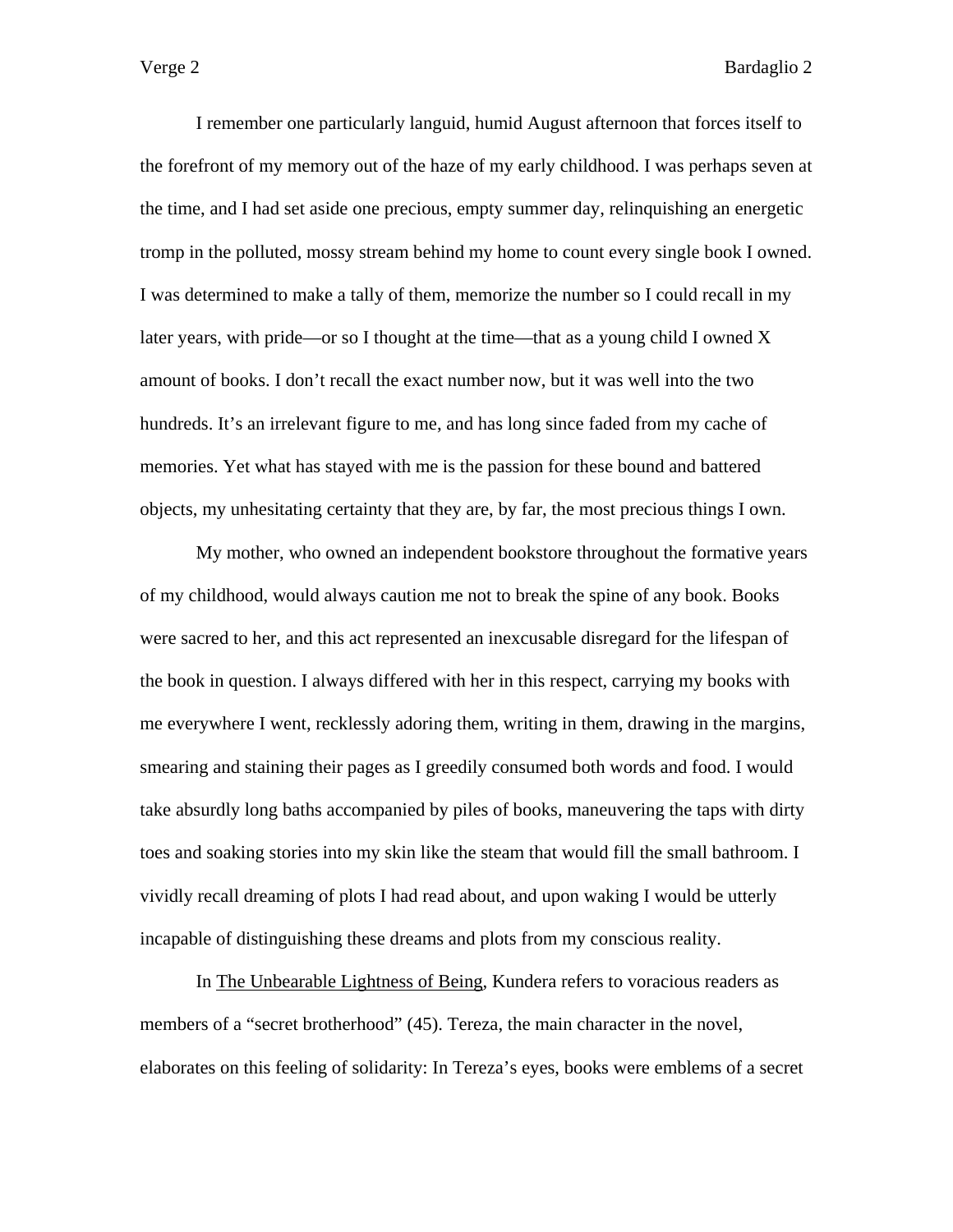brotherhood. For she had but a single weapon against the world of crudity surrounding her: the books she took out of the municipal library, and above all, the novels…They not only offered the possibility of an imaginary escape from a life she found unsatisfying; they also had a meaning for her as physical objects: she loved to walk down the street with a book under her arm…It differentiated her from others (Kundera 45). Like Tereza, the women of Reading Lolita in Tehran actively utilize books as a defense against a "world of crudity" where literature's magic quality is disavowed and feared. Nafisi explains, "We lived in a culture that denied any merit to literary works, considering them important only when they were handmaidens to something seemingly more urgent namely ideology" (25). In a land governed by patriarchy and a stern totalitarian regime, both books and women were dismissed as insignificant and worthless. However, as so often is the cause when something is loathed, at the root of this disregard was a deep and unutterable fear of both.

 By creating a space in which they could lay claim both to themselves and to books, the women of Reading Lolita in Tehran engaged in an act of transgression against the state. The space they invented was both literal—the open, airy living room in Nafisi's home, and metaphorical—in the world of the mind. As Nafisi says, "That room, for all of us, became a place of transgression. What a wonderland it was! Sitting around the large coffee table covered with bouquets of flowers, we moved in and out of the novels we read" (6). Since the government was so preoccupied with denying women space in every sense of the word, this was the ultimate act of resistance and defiance. It provided them with an opportunity to explore their own identities, escape the confines of their lives, form bonds of solidarity with each other, and partake in the joy of experiencing great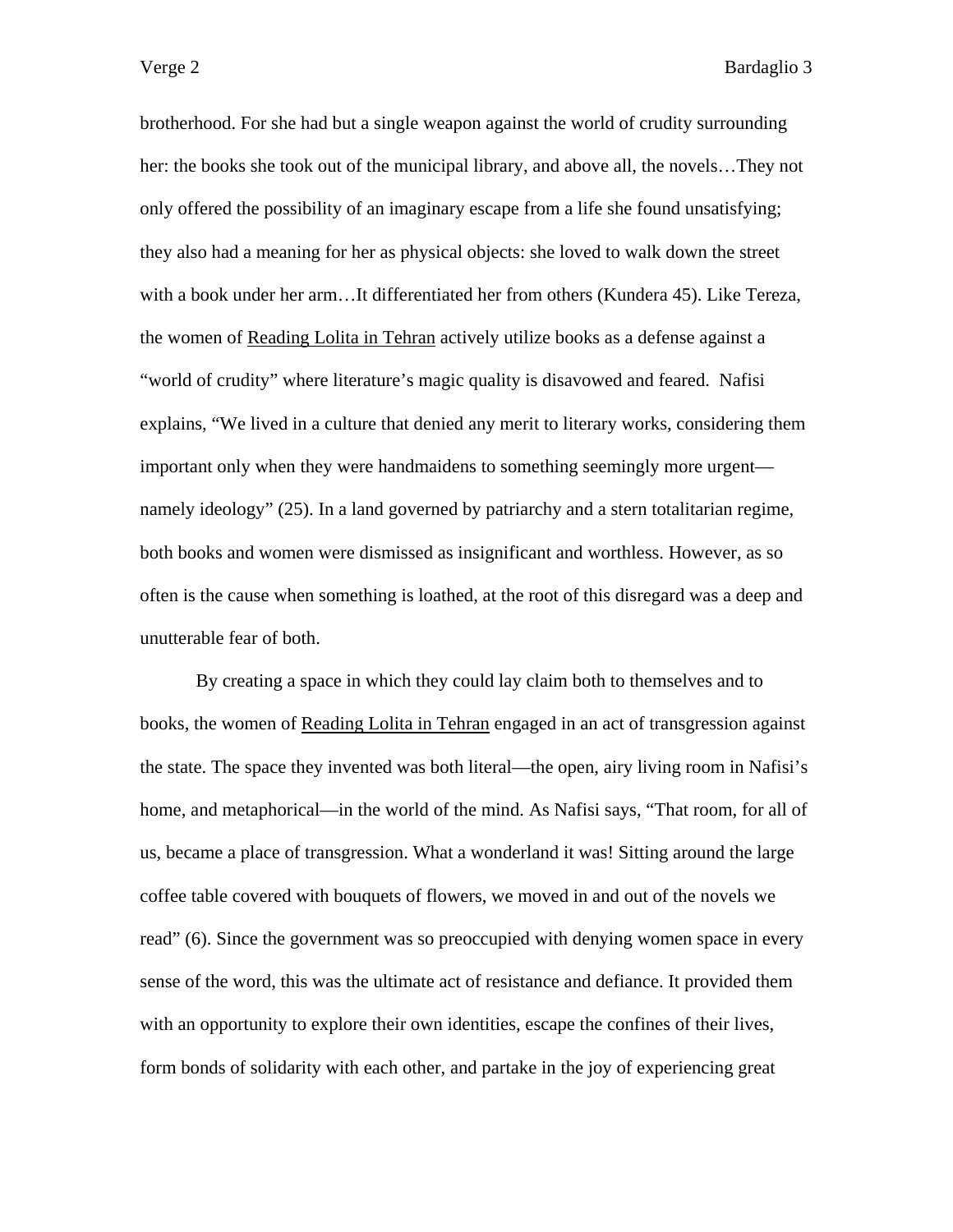works of art. Essentially, it allowed them to become visible—in spite of the weighty silences and hypocrisies of their government, and the heavy black cloth of the chador that shrouded them from the eyes of the world.

 During a heated and fervent debate between Nafisi's students regarding the morality of Nabokov's *Lolita*, one the girls impatiently exclaims, "'Is it possible to write a reverent novel', said Nassrin, 'and to have it be good? Besides, the contract with the reader is that this is not reality, it's an invented world. There must be some blasted space in this life,' she added crossly, 'where we can be offensive, for God's sake'" (Nafisi 50). Yet Nafisi negotiates a different contract with her reader than Nabokov. Nafisi is not portraying "an invented world," and she wants the reader to be cognitive of this from the beginning. By recognizing the very real world that Nafisi describes, the reader can serve as witness to the women's process of becoming visible. In the opening pages of the book, Nafisi refers to the collective desire of the women to be seen. Before sharing their story, Nafisi asks something directly of the reader, saying, "But to steal the words from Humbert, the poet/criminal of Lolita, I need you, the reader, to imagine us, for we won't really exist if you don't" (6). She continues on to request: "Against the tyranny of time and politics, imagine us the way we sometimes didn't dare to imagine ourselves: in our most private and secret moments, in the most extraordinary ordinary instances of life, listening to music, falling in love, walking down the shady streets or reading Lolita in Tehran" (6). At this point, if the reader chooses to continue, it is with the knowledge that Nafisi is asking them to allow her world of words and woven phrases to become inextricably entwined with their own reality.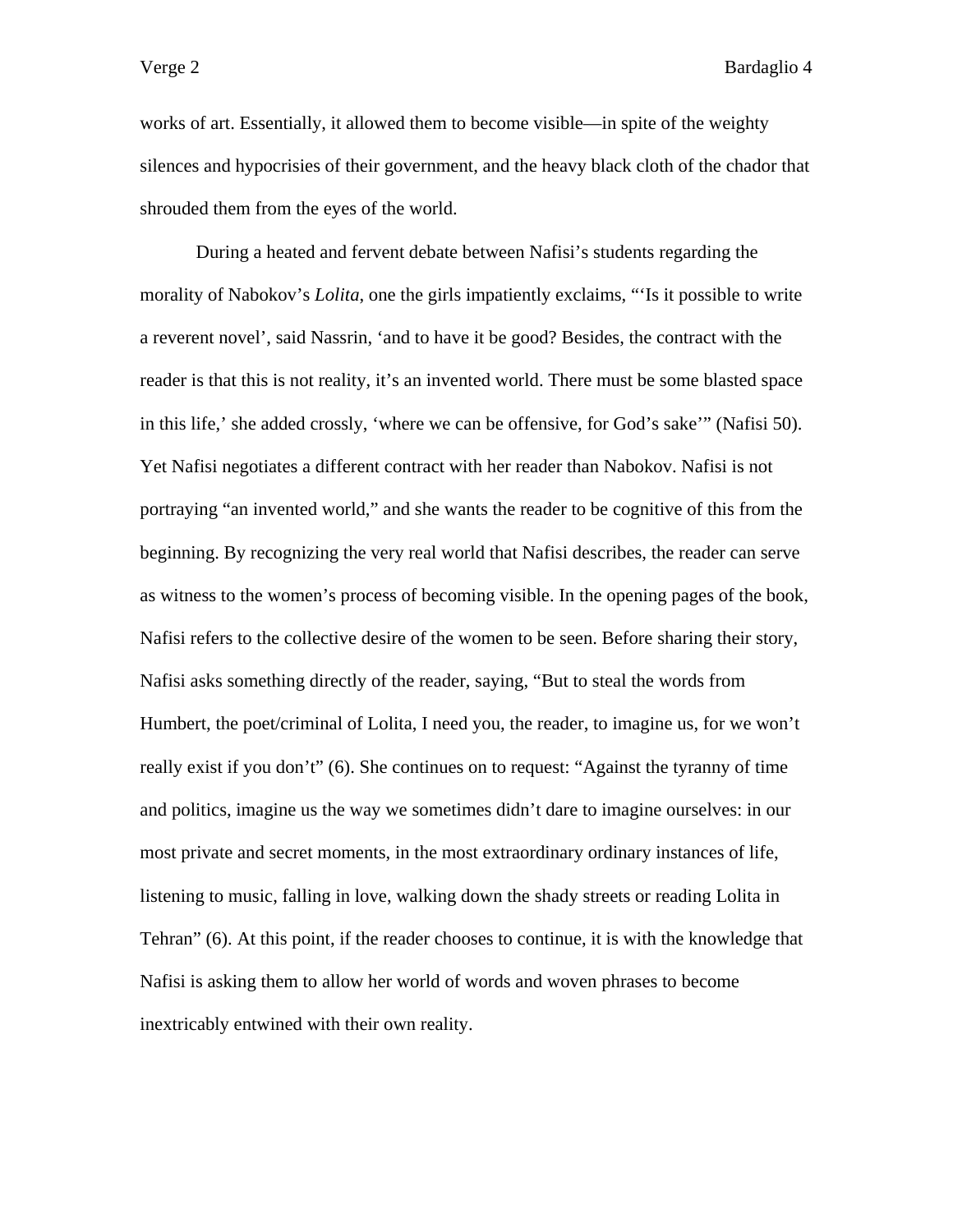Nafisi, like Nabokov, defines all fine literature by one common trait: it is all different variations on the theme of a fairy tale. The alternative world that Nafisi and her students create is a gossamer web of fairy tales and fiction. In discovering the invented world of others, the girls find an open space within their own lives that helps them to enlarge the boundaries of their reality. Nafisi explains why the concept of the fairy tale fosters such an impetus towards expansion needs smoother transition: "Every fairy tale offers the potential to surpass present limits, so in a sense the fairy tale offers you freedoms that reality denies. In all great works of fiction, regardless of the grim reality they present, there is an affirmation of life against the transience of that life, an essential defiance" (47). This is the central rational behind the class. Not only do the girls read, discuss and analyze the novels; they also come to internalize the stories contained within the pages of the books. As the books become adapted to the context of their lives, the girls enter into a relationship of possession with the words they read. As a result, Nafisi's novel becomes "the story of Lolita in Tehran, how Lolita gave a different color to Tehran and how Tehran helped redefine Nabokov's novel, turning it into this Lolita, our Lolita" (Nafisi 6). In claiming the book as "our Lolita", Nafisi and her students are erecting an intellectual and fantastical barrier around themselves that separates them from the political and social turmoil of the streets below Nafisi's apartment.

When I was packing the essentials for a semester abroad in Morocco, I originally set aside two shirts, two pairs of pants, and one sweater. Then I packed a duffle bag full of books. I was almost to the airport before I realized the absurdity of the situation. I knew I would be traveling often, and frequently alone, and it was not wise to bring my weight's worth in books if I wanted to manage comfortably. I sat down and picked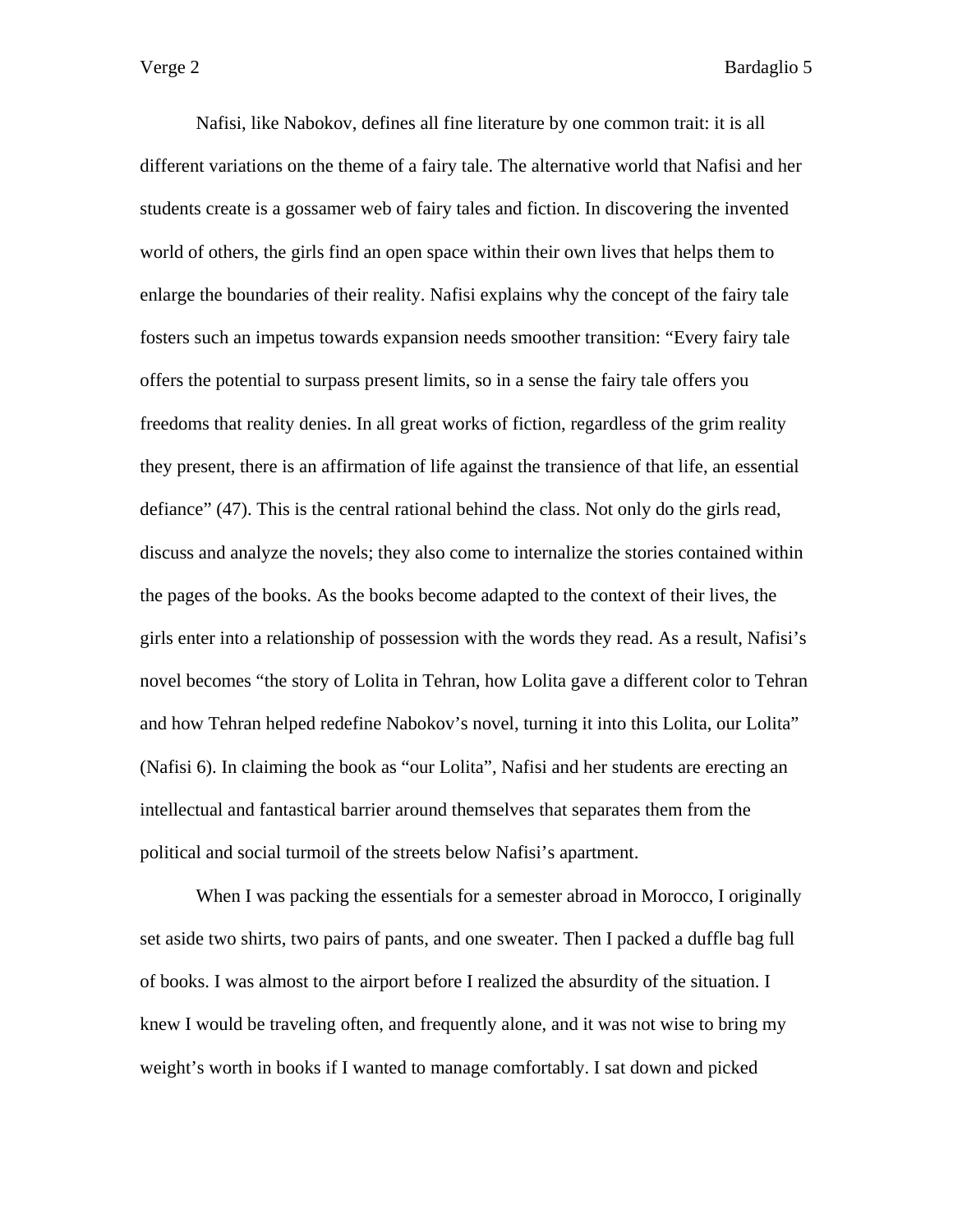through them, eventually deciding that everything other than my required readings for my courses and my Arabic phrasebook would have to stay put in the States. At the last moment, I reversed my decision and shoved Things Fall Apart and Anna Karenina into the top compartment of my backpack, already close to bursting with oil pastels and "Ithaca is Gorges" t-shirts of varying sizes and colors—gifts for my host family.

 Some days in Morocco I would carry these books with me just for the sheer comfort of their weight against my back as I negotiated strange streets with my broken Arabic. Although there was much I loved about the country, I could barely tolerate the near constant sexual harassment I was subject to. Traveling alone on buses, stopping at a quiet café for a glass of tea with mint leaves straining against the confinement of a frosted glass, or waiting on a street corner in front of a tiled fountain to meet a friend, I would often pull out a book to deter the curious glances or comments of passing men.

 To a similar end, Nafisi and her students would escape into literature in the face of an antagonistic world. As Nafisi says, "This class was the color of my dreams. It entailed an active withdrawal from a reality that had turned hostile"(11). Escapism became a survival mechanism because it provided them a space in which they could assert themselves. Nafisi states: Our class was shaped within this context, in an attempt to escape the gaze of the blind censor for a few hours each week. There, in that living room, we rediscovered that we were also living, breathing human beings; and no matter how repressive the state became, no matter how intimidated and frightened we were, like Lolita we tried to escape and to create out own little pockets of freedom. And like Lolita, we took every opportunity to flaunt our insubordination (25). The state sought to dehumanize and devalue women and literature because it feared them both. By laying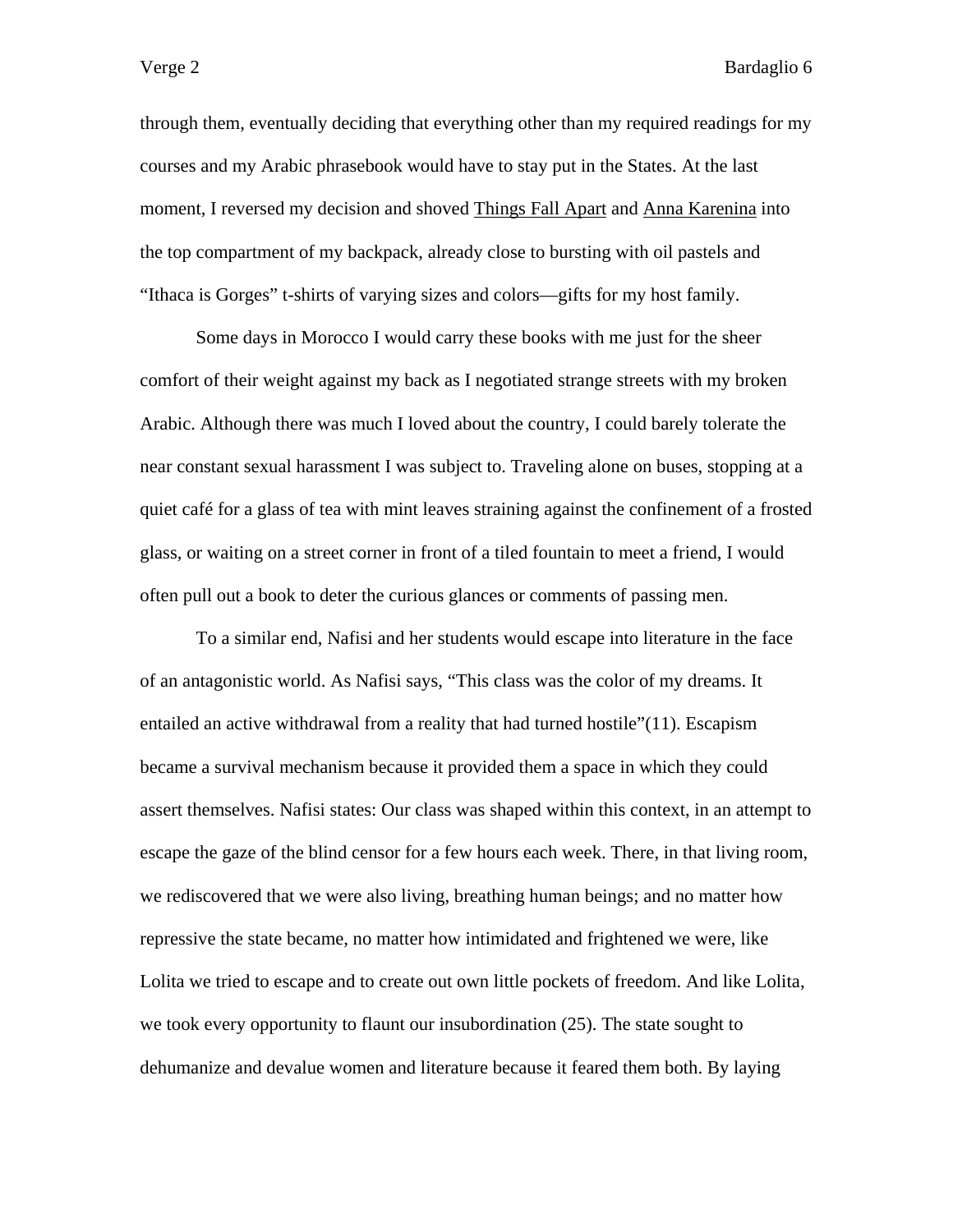claim to their voices, themselves and the books they read, Nafisi and her students also reaffirmed their essential humanity.

The girls began to open up in that room, spread out across the couches with the expansive view of the mountains outside as backdrop to their discussions. One of the most symbolic manifestations of this was the removal of the chador, although this was not always accomplished without pause. Nafisi describes Mashid, one of her students who arrived at her house slightly unsure and faltering that first morning of classes: "As she was taking off her black robe, I told her, there are no men in the house—you can take that off too. She hesitated before uncoiling her long black scarf"(12). There was a "collective intimacy" to the class that was initially uncomfortable for some of the students, and also for Nafisi herself (Nafisi 18). In a sense, it was a slightly forced intimacy, born of necessity rather than choice. Nafisi readily admits that many of the girls would not have sought each other's company outside of the class setting, and that it was often difficult to discuss such personal topics among near strangers: "We had to reveal aspects of ourselves to one another that we didn't even know existed. I constantly felt I was being undressed in front of perfect strangers" (60). Yet Nafisi also considers this to be the greatest achievement of the class—the gradual manner in which they managed to generate, as one of the students phrased it, "a sort of communal version of Virginia Woolf's room of her own…'a space of our own'" (Nafisi 12).

 Of course, Nafisi and her students would not have succeeded in escaping into literature had books not inspired a deep and life-affirming joy in them. In their somber and, as Nafisi describes it, often colorless world, joy was the ultimate taboo. Nafisi eloquently states, "Every great work of art…is a celebration, an act of insubordination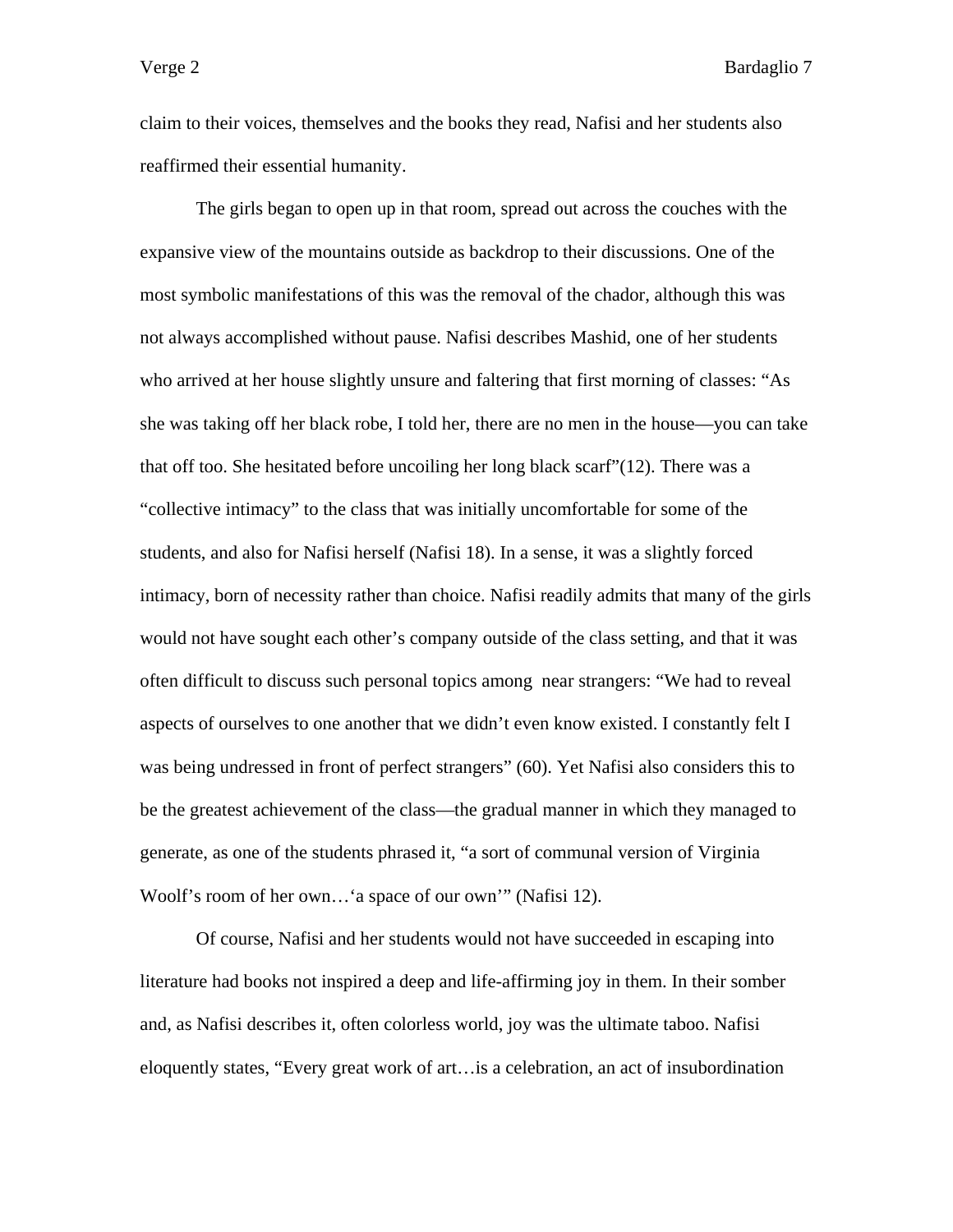against the betrayals, horrors and infidelities of life" (47). This insubordination and appreciation for something that existed so far beyond the reach of the state, allowed them to "experience how the ordinary pebble of ordinary life could be transformed into a jewel through the magic eye of fiction" (Nafisi 8). Nafisi and her students used the "magic eye of fiction" in a creative and non-combative way to contest the perpetual stare of the state's eye. Nafisi refers to the "evil of the state" as an "individualized evil" because it had permeated even the most private spheres of their lives. In the face of such evil, Nafisi poses what she terms as "the essential question"—"How does the soul survive?" The response she provides to her students and her readers is "through love and imagination" (315).

When I was very young, younger than I was the day I sat down to count my books, I used to have reoccurring and chronic nightmares. I developed all sorts of tactics for combating them—sleeping in a certain position, wearing a ragged "lucky" shirt with leaping dolphins emblazed on the front, not letting any part of my body be exposed to the world outside my blanket. But by far, my most effective mode of defense was sleeping in my closet. There was a small crawl space beneath my book shelf, piled with pillows and stocked with hidden riches—a rusted, latched chest filled with foreign coins, a blue and white woolen woven blanket that my best friend Rebecca's mom had knit for me, a few doll-babies and half a dozen stubby pencils. I slept in the closet because I felt comforted by the enclosed space, but mostly because I sought proximity to my books. And the nightmares very rarely followed me in.

Reading Lolita is Tehran is a love letter to literature, and an affirmation of its lifesustaining ability. Nearly every well-written book can function either as a reminder or a